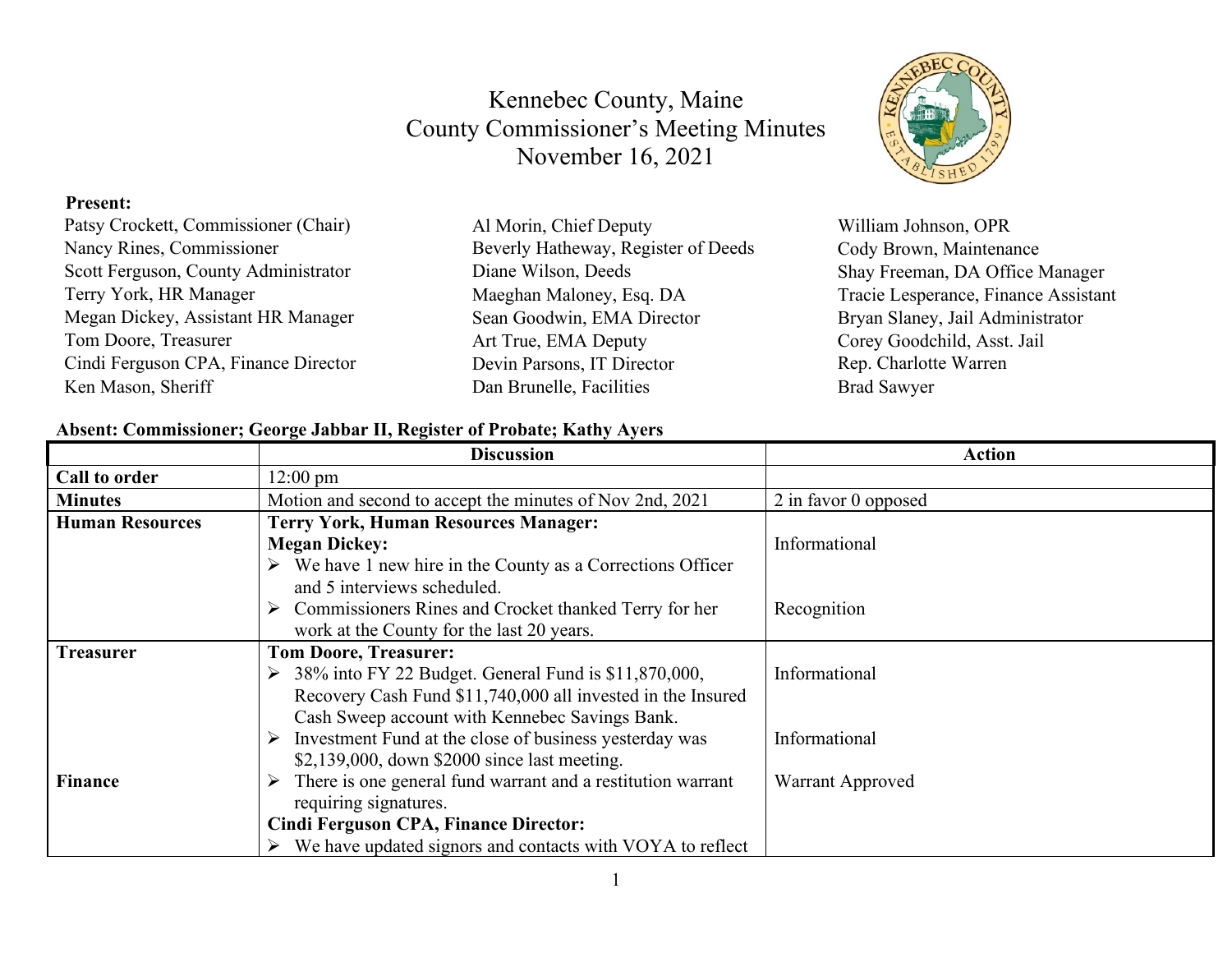

|                          | <b>Discussion</b>                                               | <b>Action</b> |
|--------------------------|-----------------------------------------------------------------|---------------|
|                          | current employees                                               | Informational |
|                          | Scott and Tom have been added to the bank and investment        |               |
|                          | accounts at Kennebec Savings Bank.                              | Informational |
|                          | Tom and I attended a webinar with Maine Municipal               |               |
|                          | Association for Treasurer's.                                    |               |
| <b>Deeds</b>             | <b>Diane Wilson, Deputy Register of Deeds:</b>                  |               |
|                          | Nothing new to report but was thankful that Deeds had help      | Informational |
|                          | moving books and mentioned that there was a lot of people       |               |
|                          | visiting this past week.                                        |               |
|                          |                                                                 |               |
| <b>District Attorney</b> | <b>Maeghan Maloney Esq., District Attorney:</b>                 |               |
|                          | DA Office was able to settle 200 Class E Misdemeanors by        | Informational |
|                          | setting up two extra court dates to settle these and having the |               |
|                          | legal secretaries work to get discovery done early and by       |               |
|                          | having the Assistant District Attorney's work with the          |               |
|                          | lawyers of the day to settle as many cases as they could.       |               |
|                          | Kennebec County's District Attorney's Office has a much         | Informational |
|                          | lower backlog of cases compared to other counties.              |               |
|                          | The office manager set up a fun desk decorating event for the   | Informational |
|                          | staff, and it was a great success.                              |               |
| <b>EMA</b>               | <b>Sean Goodwin, EMA Director:</b>                              |               |
|                          | HSGP Funding; there are problems with finding items that        | Informational |
|                          | are made in the US.                                             |               |
|                          | Vaccine clinics in Kennebec County-Maine General Health,<br>➤   | Informational |
|                          | Augusta Fire Dept, most drug retailers.                         |               |
|                          | Impending move to 77 Winthrop Street-Deeds building.            | Informational |
|                          | Covid numbers-meeting records!                                  | Informational |
| <b>Facilities</b>        | <b>Dan Brunelle, Facilities Manager:</b>                        |               |
|                          | Working on the deficiencies from the Dept. of Labor. Been       | Informational |
|                          | meeting every Monday to update checklist of deficiencies.       |               |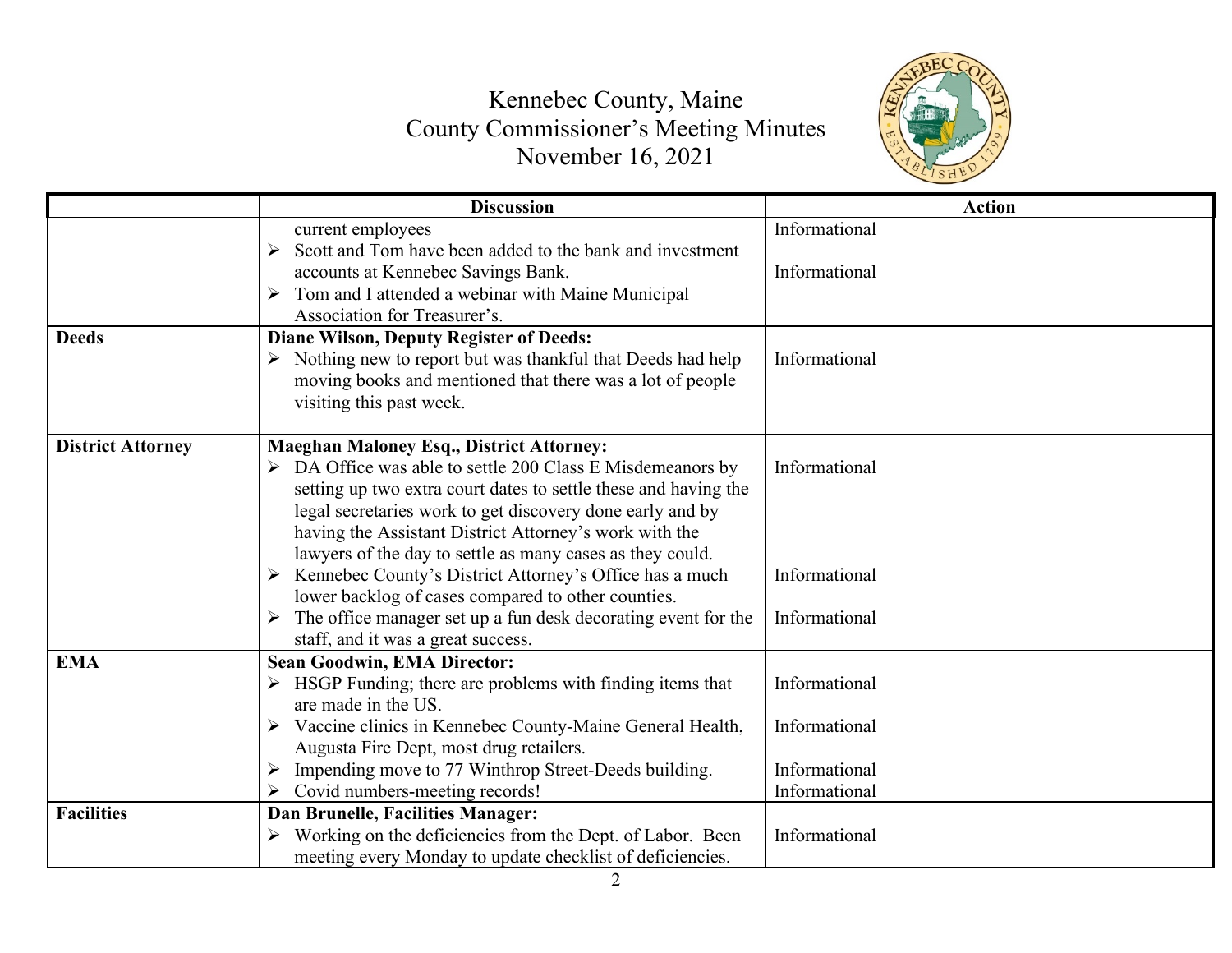

|                               | <b>Discussion</b>                                                                                                                                                                                                                           | <b>Action</b> |
|-------------------------------|---------------------------------------------------------------------------------------------------------------------------------------------------------------------------------------------------------------------------------------------|---------------|
|                               | Getting an estimate on what it would cost to make repairs and<br>forward that the Administrator. Removed a dangerous tree at<br>Deeds.                                                                                                      | Informational |
|                               | \$7,000 to fix the Court foundation on building and parking<br>lot so that the first floor does not flood.                                                                                                                                  | Informational |
| <b>Information Technology</b> | <b>Devon Parsons, IT Director:</b>                                                                                                                                                                                                          |               |
|                               | $\triangleright$ Worked on a small program with the jail to extract<br>information out of IMC for Aramark and it is a working<br>progress. There ended up being issues with the engineering                                                 | Informational |
|                               | side of things.<br>All the departments in the County were set up with Microsoft<br>365 with the exception of Deeds and Probate who will be<br>getting set up next week and the District Attorney's Office<br>who already had Microsoft 365. | Informational |
| Probate                       | Kathy Ayers, Register of Probate: Absent                                                                                                                                                                                                    |               |
| <b>Sheriff/Corrections:</b>   | <b>Sheriff Ken Mason:</b>                                                                                                                                                                                                                   |               |
|                               | Jail Pop: 133.<br>➤                                                                                                                                                                                                                         | Informational |
|                               | Patrol is reasonable.                                                                                                                                                                                                                       | Informational |
|                               | Still have two at the academy and Dep. Johnson is deployed<br>to the southern border.                                                                                                                                                       | Informational |
|                               | We have 2 Deputies leaving; Deputy Kulakowski is moving<br>to Vermont and Deputy Carey is moving to Arizona.                                                                                                                                | Informational |
|                               | Pay rate change request for part time employees from \$14.00/<br>hour to \$17.95/ hour which is the same starting pay as a full-<br>time corrections officer.                                                                               | Held Over     |
|                               | <b>Captain Bryan Slaney:</b>                                                                                                                                                                                                                |               |
|                               | 1 new employee and interviews to hold. Many staff are<br>looking for answers to questions about Covid.                                                                                                                                      | Informational |
| <b>Project Updates</b>        | None                                                                                                                                                                                                                                        |               |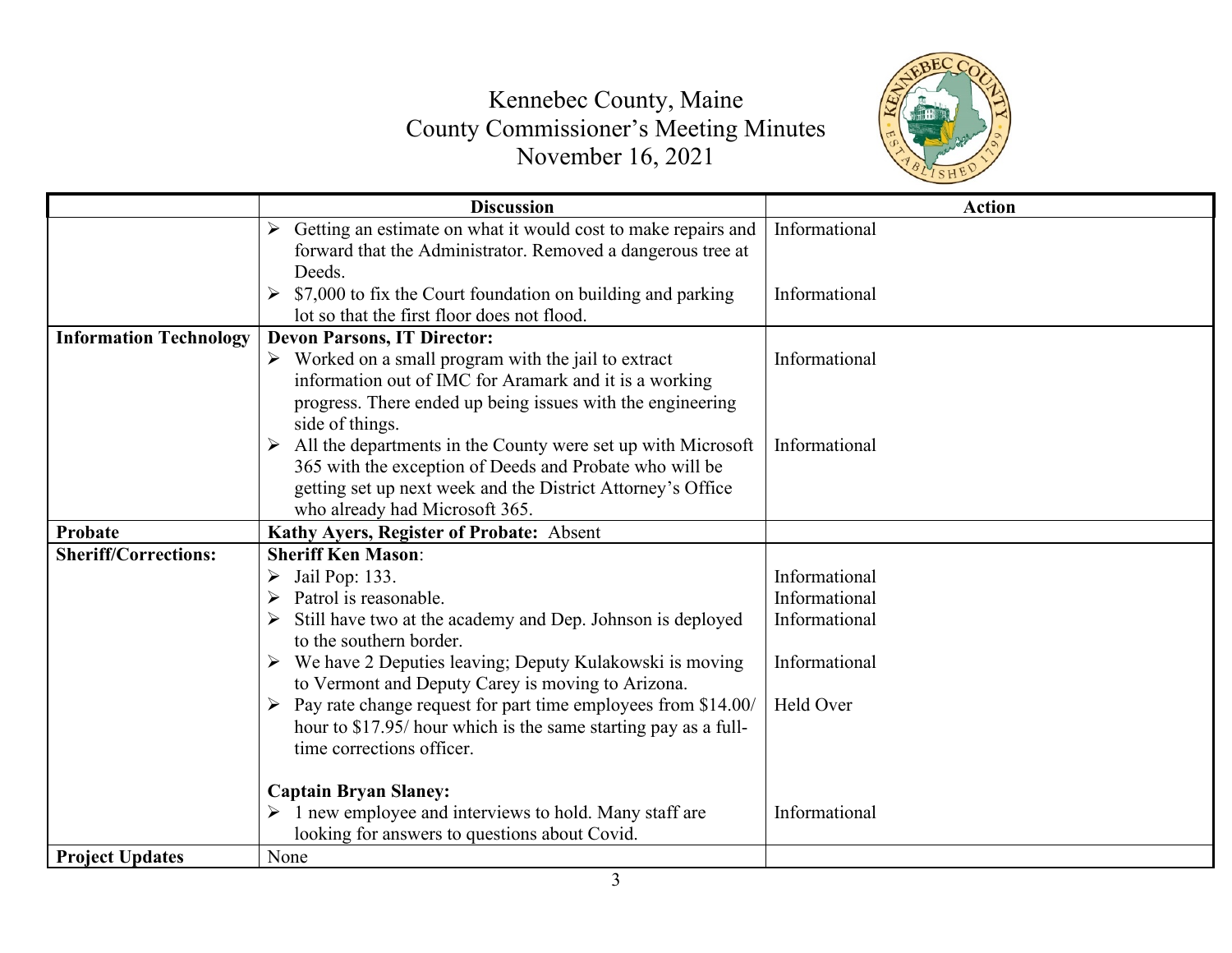

|                            | <b>Discussion</b>                                               | <b>Action</b>         |
|----------------------------|-----------------------------------------------------------------|-----------------------|
| <b>Old Business/Follow</b> | Spirt of America<br>➤                                           | Completed             |
| <b>Up Items</b>            | Update on the financial condition of Civil                      | Informational         |
|                            | 03-25) Motion and second to adopt the Kennebec County<br>➤      | Tabled                |
|                            | <b>Education Assistance Policy</b>                              |                       |
| <b>Warrants</b>            | Warrants                                                        | Approved & Signed     |
| <b>Change of Status</b>    | New hire, termination, step increases                           | Signed                |
| <b>New Business</b>        | 03-41) Motion by Commissioner Rines and seconded by<br>➤        | 2 in favor 0 opposed. |
|                            | Commissioner Chair Crocket to sign the amended agreement        |                       |
|                            | between Kennebec County and The Maine Public Employees          |                       |
|                            | Retirement System.                                              |                       |
|                            | 03-42) Motion by Commissioner Rines and seconded by<br>➤        | 2 in favor 0 opposed. |
|                            | Commissioner Chair Crocket to transfer \$870 from the Salary    |                       |
|                            | Adjustment line to line 1065-3100 to correct a salary           |                       |
|                            | adjustment.                                                     |                       |
|                            | County Administrator Scott Ferguson asked Art True, Deputy<br>➤ |                       |
|                            | Director of EMA and Megan Dickey, ASST. HR Manager to           | 2 in favor 0 opposed. |
|                            | come back up to the table to discuss the Kennebec County's      |                       |
|                            | Vaccination, Testing and Face Covering Policy.                  |                       |
|                            | Commissioner Crocket asked about the critical staffing          |                       |
|                            | section of the policy. Art explained it was what was in place   |                       |
|                            | for emergency staff. Capt. Slaney stepped forward and said      |                       |
|                            | that this procedure is what the jail has been following since   |                       |
|                            | the beginning of the pandemic. Commissioner Crocket             |                       |
|                            | agreed after the explanation. Commissioner Rines said that      |                       |
|                            | the policy was very well written by Art and Megan.              |                       |
|                            | 03-43) Motion by Commissioner Rines and seconded by<br>➤        | 2 in favor 0 opposed. |
|                            | Commissioner Chair Crocket to accept the Kennebec County        |                       |
|                            | Vaccination, Test and Face Covering Policy.                     |                       |
|                            | 03-44) Motion by Commissioner Rines and seconded by             |                       |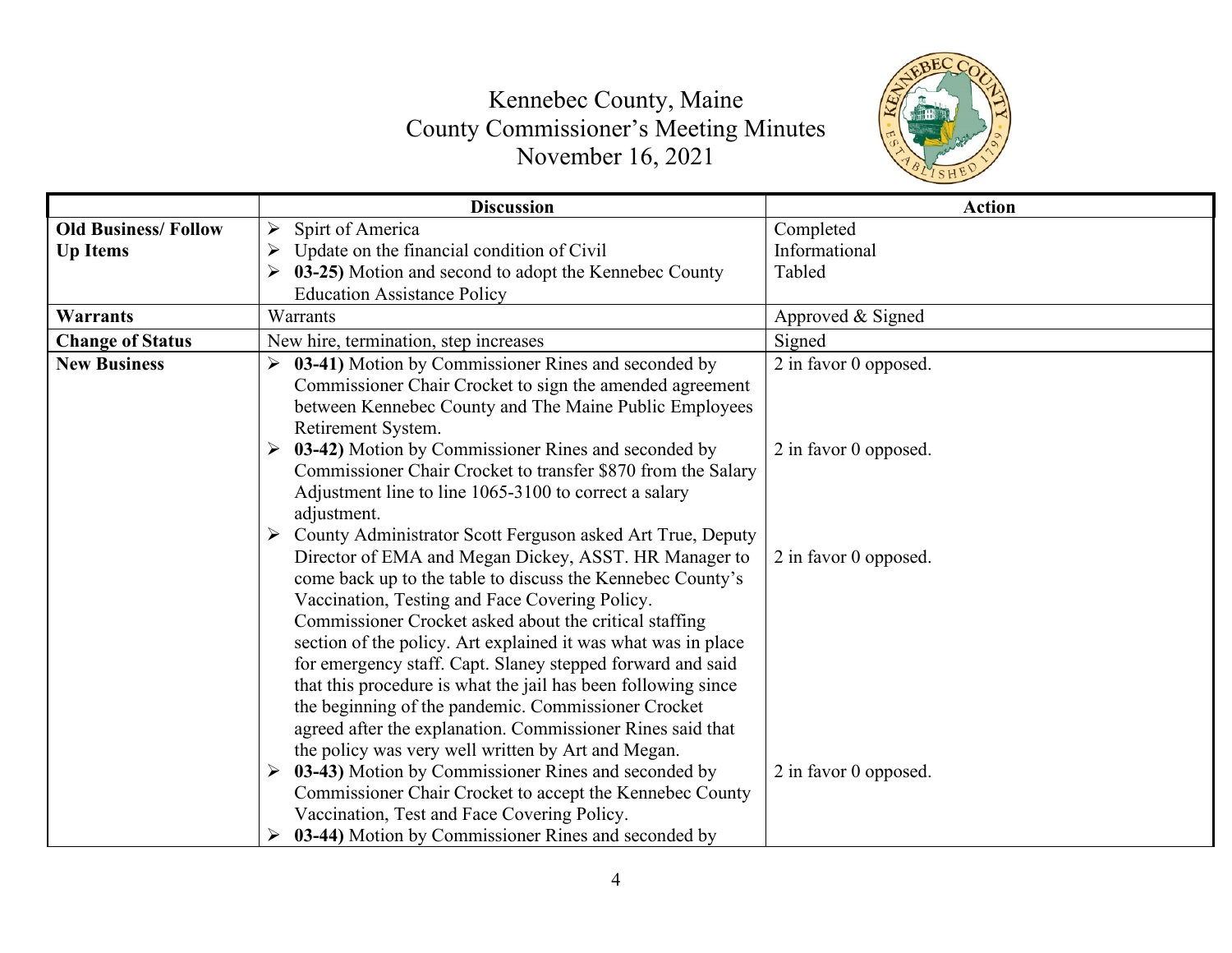

|                          | <b>Discussion</b>                                                                                                                                                                                                                                                                                                                                                                                                                                                                                                                                                                                                                                                                                                                                                                                                                                                                                                                                                                                                                                                                                                                                                                                                                   | <b>Action</b>                               |
|--------------------------|-------------------------------------------------------------------------------------------------------------------------------------------------------------------------------------------------------------------------------------------------------------------------------------------------------------------------------------------------------------------------------------------------------------------------------------------------------------------------------------------------------------------------------------------------------------------------------------------------------------------------------------------------------------------------------------------------------------------------------------------------------------------------------------------------------------------------------------------------------------------------------------------------------------------------------------------------------------------------------------------------------------------------------------------------------------------------------------------------------------------------------------------------------------------------------------------------------------------------------------|---------------------------------------------|
|                          | Commissioner Chair Crocket to give employees a \$2,000<br>incentive to get fully vaccinated by January 4th 2022                                                                                                                                                                                                                                                                                                                                                                                                                                                                                                                                                                                                                                                                                                                                                                                                                                                                                                                                                                                                                                                                                                                     |                                             |
| <b>Executive Session</b> | Motion by Commissioner Rines seconded by Commissioner<br>➤<br>Chair Crocket to go into Executive Session in accordance<br>with 1 MRSA §405-6-A to discuss a personnel issue.                                                                                                                                                                                                                                                                                                                                                                                                                                                                                                                                                                                                                                                                                                                                                                                                                                                                                                                                                                                                                                                        | 2 in favor 0 opposed                        |
|                          | Into Executive Session at 1:56 pm. Out of Executive Session<br>at $2:39$ pm.                                                                                                                                                                                                                                                                                                                                                                                                                                                                                                                                                                                                                                                                                                                                                                                                                                                                                                                                                                                                                                                                                                                                                        | No action taken following Executive Session |
| <b>Miscellaneous</b>     |                                                                                                                                                                                                                                                                                                                                                                                                                                                                                                                                                                                                                                                                                                                                                                                                                                                                                                                                                                                                                                                                                                                                                                                                                                     |                                             |
| <b>Public Comments</b>   | Representative Charlotte Warren came to the meeting and<br>expressed she couldn't find the agenda on the website.<br>Commissioner Rines offered Megan Dickey in Human<br>Resources to help her find where it is on the website. Terry York<br>in Human Resources showed Representative Charlotte Warren<br>where we post the minutes and agenda on the website.<br>Representative Charlotte Warren wanted to know when we<br>planned to do another public meeting about ARPA funds because<br>the public should have input. Commissioner Rines told<br>Representative Charlotte Warren that the County has had<br>conversation about this and that it is up to the County to decide<br>where the funds are being disbursed to based on applications.<br>Representative Charlotte Warren expressed concern that the<br>information wasn't on the website for the public to find. The<br>commissioners told Representative Charlotte Warren that the<br>information was online and discussed the process of the public<br>viewing applications that have been brought forward. County<br>Administrator Scott Ferguson will make a timeline of events for<br>information.<br>Brad Sawyer wanted to make sure that the County was aware | None                                        |
|                          | that the ARPA application for the pipes was for more than one                                                                                                                                                                                                                                                                                                                                                                                                                                                                                                                                                                                                                                                                                                                                                                                                                                                                                                                                                                                                                                                                                                                                                                       |                                             |